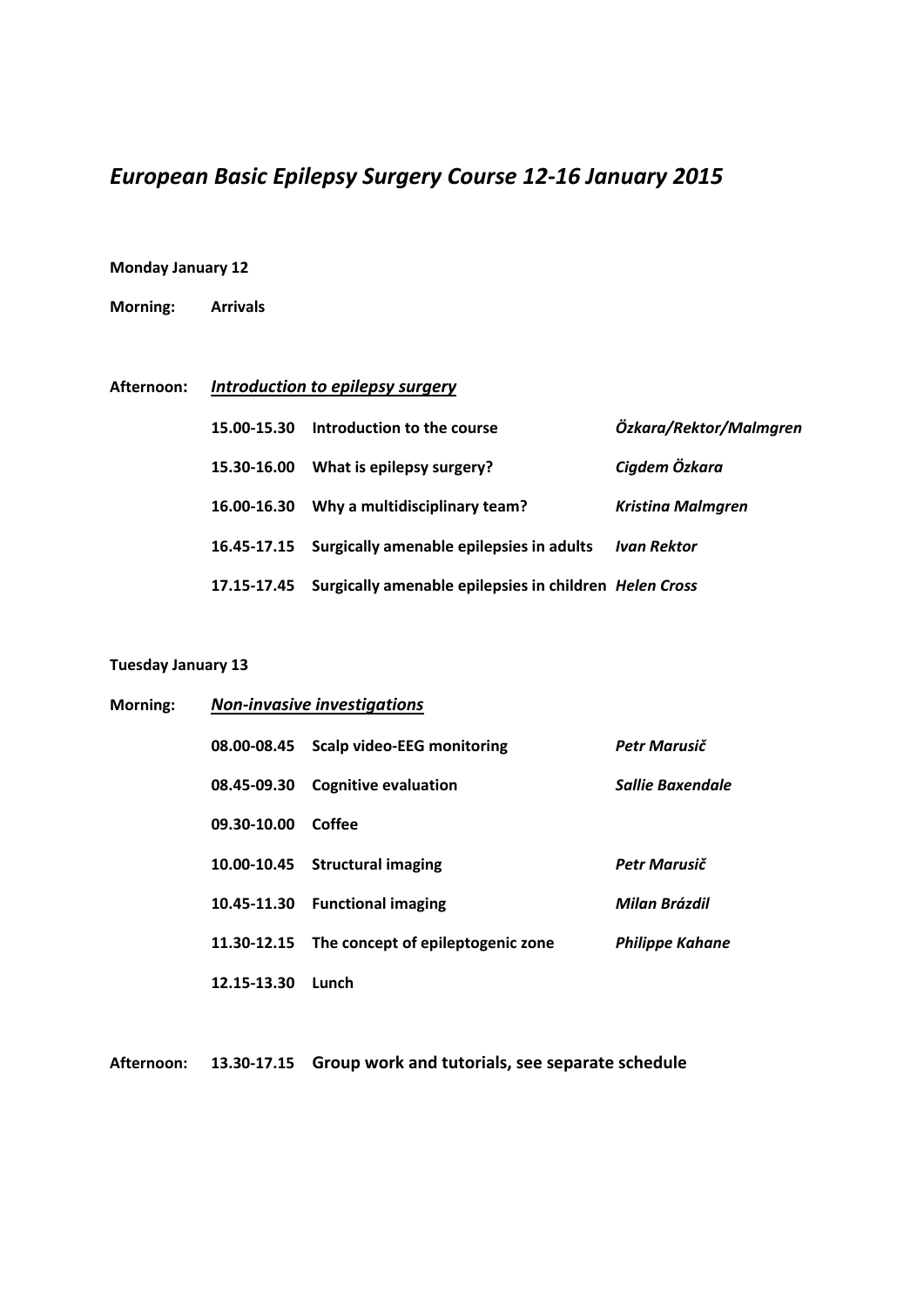#### **Wednesday January 14**

| Morning: | <b>Semiology and pathology</b> |                                         |                        |  |
|----------|--------------------------------|-----------------------------------------|------------------------|--|
|          | 08.00-08.45                    | <b>Temporal lobe epilepsy</b>           | Cigdem Özkara          |  |
|          |                                | 08.45-09.15 Temporal lobe epilepsy plus | <b>Philippe Kahane</b> |  |
|          |                                | 09.15-09.45 Frontal lobe epilepsies     | <b>Ivan Rektor</b>     |  |
|          | 09.45-10.15                    | Coffee                                  |                        |  |
|          | 10.15-10.45                    | <b>Posterior epilepsies</b>             | Milan Brázdil          |  |
|          |                                | 10.45-11.15 Specific pediatric aspects  | Pavel Kršek            |  |
|          | 11.15-12.00                    | <b>Epileptogenic lesions</b>            | Markéta Hermanová      |  |
|          | 12.00-13.30                    | Lunch                                   |                        |  |

**Afternoon: 13.30‐17.15 Group work and tutorials, see separate schedule**

### **Thursday January 15**

| Morning: |             | Invasive investigations and surgery                             |                                |  |
|----------|-------------|-----------------------------------------------------------------|--------------------------------|--|
|          |             | 08.00-09.00 Intracranial EEG and invasive seizure<br>monitoring | <b>I Rektor and B Rydenhag</b> |  |
|          |             | 09.00-09.30 Failures and when to reoperate                      | Cigdem Özkara                  |  |
|          | 09.30-10.00 | When to stop the presurgical evaluation                         | Milan Brázdil                  |  |
|          | 10.00-10.30 | Coffee                                                          |                                |  |
|          | 10.30-11.00 | <b>VNS and DBS, NIBS</b>                                        | <b>Ivan Rektor</b>             |  |
|          | 11.00-11.45 | The surgical menu                                               | <b>Bertil Rydenhag</b>         |  |
|          | 11.45-12.15 | Surgical and neurological complications                         | <b>Bertil Rydenhag</b>         |  |
|          | 12.15-13.15 | Lunch                                                           |                                |  |

|  | Afternoon: 13.15-15.15 Brno city tour                       |
|--|-------------------------------------------------------------|
|  | 15.15-16.30 Group work and tutorials, see separate schedule |